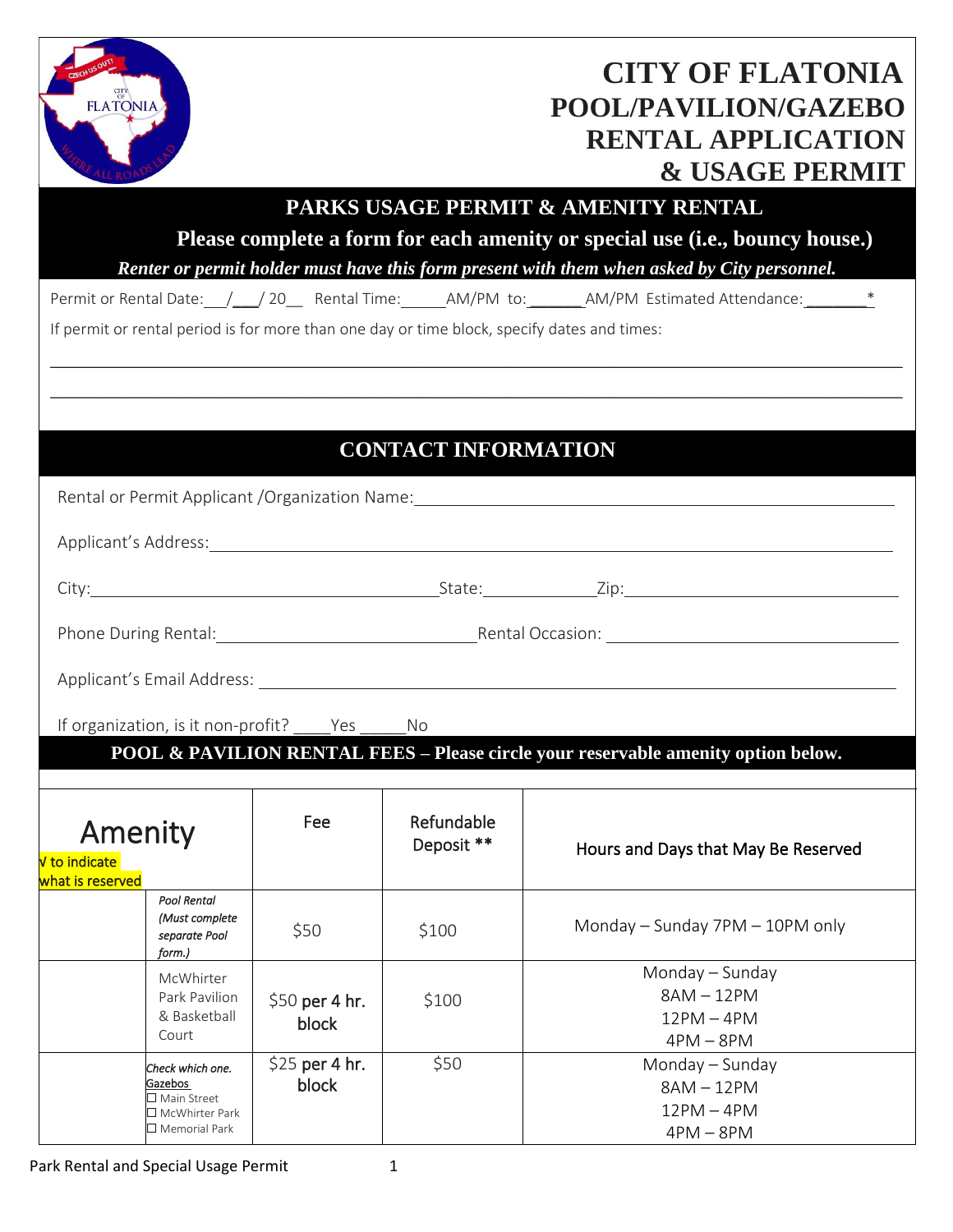

## SPECIAL USAGE PERMIT INFORMATION

Will there be any form of "bouncy houses" (or other inflatable), water slides, obstacles, climbing walls, or similar at this event? A minimum of three (3) days' notice prior to the event is required.

□ Yes (If yes, Liability Insurance Certificate may be required with the City named as Additional Insured.) If yes, provide details such as type, size etc.

\_\_\_\_\_\_\_\_\_\_\_\_\_\_\_\_\_\_\_\_\_\_\_\_\_\_\_\_\_\_\_\_\_\_\_\_\_\_\_\_\_\_\_\_\_\_\_\_\_\_\_\_\_\_\_\_\_\_\_

| П      | No                                                                                                                                                                                                                                       |  |  |  |  |
|--------|------------------------------------------------------------------------------------------------------------------------------------------------------------------------------------------------------------------------------------------|--|--|--|--|
|        | $\Box$ YES $\Box$ No (Fee: \$25.00) Water Required? $\Box$ Yes $\Box$ No (Fee \$25.00)<br>Electricity Required?<br>Location: $\square$ west of pavilion<br>$\Box$ near splash pad<br>$\Box$ near pavilion/playscape                      |  |  |  |  |
|        | ** The only location with water and electric is west of the pavilion. Electric is available near the splash pad<br>and near pavilion/playscape in McWhirter.                                                                             |  |  |  |  |
|        | NOTE: While there is no cost for a permit, costs associated with any damage to grass, trees, soil (i.e., ruts)<br>will be the responsibility of the permit holder. This applies to damage from usage as well as delivery and<br>pick-up. |  |  |  |  |
|        | Will there be amplification equipment/devices any kind?                                                                                                                                                                                  |  |  |  |  |
| П      | Yes (If yes, be aware that all amplified sound must be in compliance with City noise ordinance #426.)<br><b>No</b>                                                                                                                       |  |  |  |  |
| $\Box$ | Electricity Required? $\Box$ Yes<br>$\square$ No                                                                                                                                                                                         |  |  |  |  |
|        | The following are prohibited in City of Flatonia parks where posted. Will any of the following be used or present?<br>Special, event specific permission may be required.                                                                |  |  |  |  |
|        | $\Box$ Fireworks/Pyrotechnic Display<br>$\Box$ Firearms, air guns, or other weapons<br>$\Box$ Commercial<br>sales/services                                                                                                               |  |  |  |  |
|        | $\Box$ Alcoholic beverages                                                                                                                                                                                                               |  |  |  |  |
|        | Provide information:                                                                                                                                                                                                                     |  |  |  |  |
|        |                                                                                                                                                                                                                                          |  |  |  |  |
|        |                                                                                                                                                                                                                                          |  |  |  |  |
|        |                                                                                                                                                                                                                                          |  |  |  |  |
|        |                                                                                                                                                                                                                                          |  |  |  |  |
|        |                                                                                                                                                                                                                                          |  |  |  |  |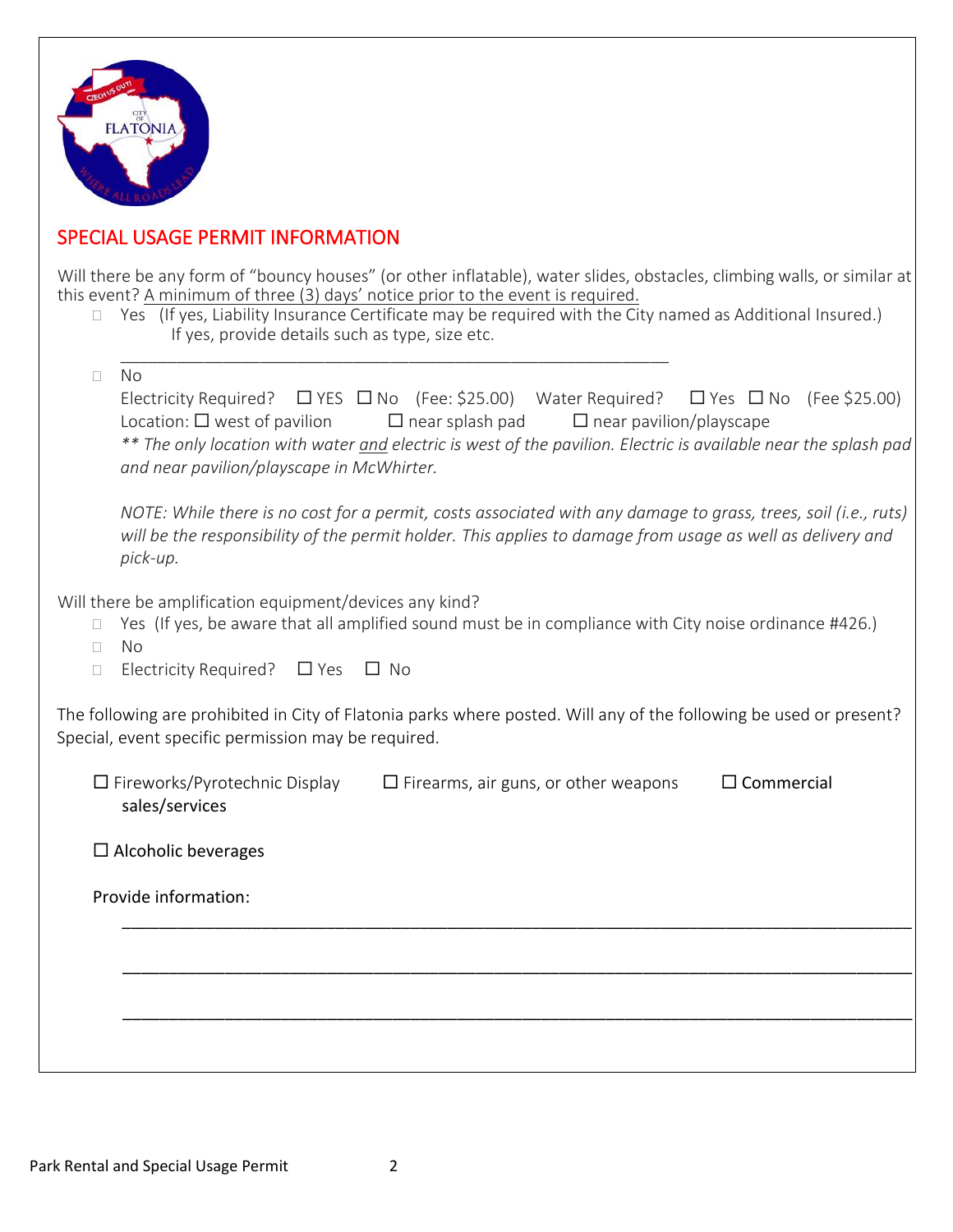

#### **BY SIGNING BELOW, YOU ACKNOWLEDGE AND AGREE TO THE FOLLOWING:**

\* At the City Manager's discretion (and particularly for events 100+), additional information may be required in advance to ensure public health and safety. This may include, but is not limited to, a map of areas including ingress/egress, parking, portable toilets, trash cans/dumpsters etc.

\*\* Cleaning is the responsibility of the rental party. Cleaning includes picking up all trash and placing it securely in trash. If the amenity/rented area is not left clean and trash properly disposed of, the deposit will not be refunded. \*\*Assume all liability, hold harmless and indemnify the City, its officers, employees, and agents from liability arising out of the Lessee's use of the rented area.

\*\* Accept full responsibility for protecting property and equipment and assume all liability for repairs or replacement necessitated by any damage done to building, equipment, or other property used by the Lessee.

- Persons making reservations must be at least 21 years old.
- Pets are welcome but must be leashed and in the owner's control at all times. Dog waste facilities are available.
- Your payment in full, along with the applicable refundable deposit is due immediately to book this reservation. The deposit is refundable after final assessment of the party area showing clean and no damage. Deposits will be returned or refunded within thirty days, to the individual and/or organization indicated on application.
- Pool rentals will require the completion of the separate Pool Rental form. This form includes information about the number of Lifeguards required etc.
- If the City must close or cancel Park operations due to an emergency, the permit holder will be contacted, and the fee and deposit will be refunded in full.
- If the event is canceled and the City is not notified until after the event there will be no fee refund.
- I understand that charges for all dates and times scheduled will be charged unless a written notice of changes or cancellation is received in accordance with City park policy, Initial indicating receipt of policies .

### **Be sure to read and sign below:**

*We do not refund canceled event fees due to adverse weather conditions unless the City officially closes the parks but will permit one reschedule if availability permits.*

*I hereby agree to indemnify and hold harmless the City of Flatonia, elected and/or appointed officials, agents, and employees from and against any and all claims, damages, losses, injuries, and expenses (including attorney's fees and exemplary damages) which may be suffered by me or by my party arising out of or in any way connected with participation in the rental/permit noted above. Conduct of attendees will be the responsibility of the reserving person or group. By signing below, I declare I have read, understand, and agree to abide by the existing Park Rules. Further, I understand that a risk of exposure to COVID-19 (or other contagious disease) exists when large groups gather together in close proximity. I assume responsibility for my own actions and will encourage my guests to adhere to the current health guidelines and other public safety measures. A copy of the Park Rules has been provided to me for my reference.*

SIGNATURE: \_\_\_\_\_\_\_\_\_\_\_\_\_\_\_\_\_\_\_\_\_\_\_\_\_\_\_\_\_ PRINTED NAME: \_\_\_\_\_\_\_\_\_\_\_\_\_\_\_\_\_\_\_\_\_\_\_\_\_\_\_

 $DATE:$ 

*KEEP A COPY OF THIS RENTAL FORM WITH YOU DURING THE TIME OF RENTAL. Please call City Hall at 361-865-3548 if you need routine assistance. For emergencies call 9-1-1. Checks payable to: City of Flatonia | Mail to: PO Box 329, Flatonia, TX 78941*